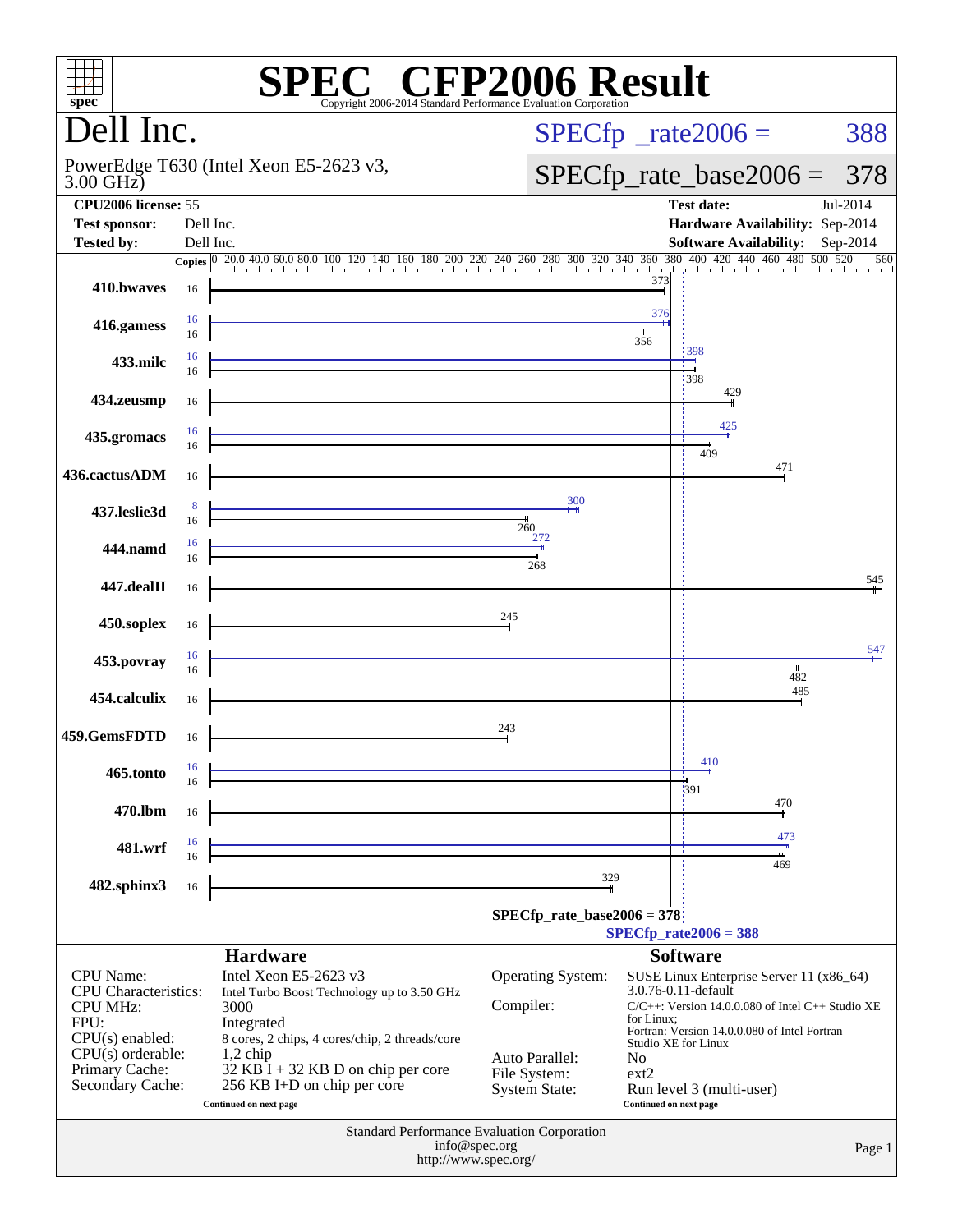

### Dell Inc.

#### 3.00 GHz) PowerEdge T630 (Intel Xeon E5-2623 v3,

#### $SPECTp_rate2006 = 388$

#### [SPECfp\\_rate\\_base2006 =](http://www.spec.org/auto/cpu2006/Docs/result-fields.html#SPECfpratebase2006) 378

| <b>CPU2006 license: 55</b>                                                 |                                                                                                                                        | $Jul-2014$<br><b>Test date:</b>                            |                                             |
|----------------------------------------------------------------------------|----------------------------------------------------------------------------------------------------------------------------------------|------------------------------------------------------------|---------------------------------------------|
| <b>Test sponsor:</b>                                                       | Dell Inc.                                                                                                                              |                                                            | Hardware Availability: Sep-2014             |
| <b>Tested by:</b>                                                          | Dell Inc.                                                                                                                              |                                                            | <b>Software Availability:</b><br>$Sep-2014$ |
| L3 Cache:<br>Other Cache:<br>Memory:<br>Disk Subsystem:<br>Other Hardware: | 10 MB I+D on chip per chip<br>None<br>256 GB (16 x 16 GB 2Rx4 PC4-2133P-R, running at<br>1866 MHz)<br>1 x 300 GB 15000 RPM SAS<br>None | <b>Base Pointers:</b><br>Peak Pointers:<br>Other Software: | $32/64$ -bit<br>$32/64$ -bit<br>None        |

| <b>Results Table</b> |                               |                |                 |                |       |                |             |               |                                 |              |                |              |                |              |
|----------------------|-------------------------------|----------------|-----------------|----------------|-------|----------------|-------------|---------------|---------------------------------|--------------|----------------|--------------|----------------|--------------|
|                      | <b>Base</b>                   |                |                 |                |       |                | <b>Peak</b> |               |                                 |              |                |              |                |              |
| <b>Benchmark</b>     | <b>Copies</b>                 | <b>Seconds</b> | Ratio           | <b>Seconds</b> | Ratio | <b>Seconds</b> | Ratio       | <b>Copies</b> | <b>Seconds</b>                  | <b>Ratio</b> | <b>Seconds</b> | <b>Ratio</b> | <b>Seconds</b> | <b>Ratio</b> |
| 410.bwayes           | 16                            | 583            | 373             | 584            | 373   | 583            | 373         | 16            | 583                             | 373          | 584            | 373          | 583            | 373          |
| 416.gamess           | 16                            | 881            | 355             | 881            | 356   | 881            | 356         | 16            | 833                             | 376          | 834            | 376          | 844            | 371          |
| $433$ .milc          | 16                            | 370            | 397             | 369            | 398   | 369            | 398         | 16            | 369                             | 398          | 369            | 398          | 369            | 398          |
| 434.zeusmp           | 16                            | 340            | 428             | 340            | 429   | 339            | 430         | 16            | 340                             | 428          | 340            | 429          | 339            | 430          |
| 435.gromacs          | 16                            | 278            | 411             | 279            | 409   | 281            | 407         | 16            | 269                             | 424          | 269            | 425          | 268            | 426          |
| 436.cactusADM        | 16                            | 406            | 471             | 405            | 472   | 406            | 471         | 16            | 406                             | 471          | 405            | 472          | 406            | 471          |
| 437.leslie3d         | 16                            | 582            | 258             | 577            | 261   | 580            | <b>260</b>  | 8             | 249                             | 302          | 251            | 300          | 256            | 294          |
| 444.namd             | 16                            | 478            | 269             | 479            | 268   | 480            | 267         | 16            | 470                             | 273          | 472            | 272          | 473            | 271          |
| 447.dealII           | 16                            | 332            | 551             | 336            | 544   | 336            | 545         | 16            | 332                             | 551          | 336            | 544          | 336            | 545          |
| $450$ .soplex        | 16                            | 544            | 245             | 544            | 245   | 543            | 246         | 16            | 544                             | 245          | 544            | 245          | 543            | 246          |
| $453$ .povray        | 16                            | 176            | 483             | 177            | 481   | 177            | 482         | 16            | 157                             | 543          | 154            | 551          | 156            | 547          |
| 454.calculix         | 16                            | 272            | 485             | 275            | 479   | 272            | 485         | 16            | 272                             | 485          | 275            | 479          | 272            | 485          |
| 459.GemsFDTD         | 16                            | 698            | 243             | 697            | 244   | 698            | 243         | 16            | 698                             | 243          | 697            | 244          | 698            | 243          |
| $465$ .tonto         | 16                            | 403            | 390             | 402            | 392   | 403            | 391         | 16            | 383                             | 411          | 384            | 410          | 384            | 410          |
| 470.1bm              | 16                            | 466            | 472             | 468            | 470   | 467            | 470         | 16            | 466                             | 472          | 468            | 470          | 467            | 470          |
| 481.wrf              | 16                            | 379            | 472             | 381            | 469   | 383            | 467         | 16            | 377                             | 474          | 378            | 473          | 379            | 471          |
| 482.sphinx3          | 16                            | 949            | 329             | 946            | 330l  | 950            | 328         | 16            | 949                             | 329          | 946            | 330          | 950            | 328          |
|                      | $\mathbf{D}$ and $\mathbf{L}$ | 1.111          | للمناقب المناقب | $1.3 - 1.41$   |       |                |             |               | Dald an darkned toot in diastra |              | $\mathbf{11}$  |              |                |              |

Results appear in the [order in which they were run.](http://www.spec.org/auto/cpu2006/Docs/result-fields.html#RunOrder) Bold underlined text [indicates a median measurement.](http://www.spec.org/auto/cpu2006/Docs/result-fields.html#Median)

#### **[Submit Notes](http://www.spec.org/auto/cpu2006/Docs/result-fields.html#SubmitNotes)**

 The numactl mechanism was used to bind copies to processors. The config file option 'submit' was used to generate numactl commands to bind each copy to a specific processor. For details, please see the config file.

#### **[Operating System Notes](http://www.spec.org/auto/cpu2006/Docs/result-fields.html#OperatingSystemNotes)**

Stack size set to unlimited using "ulimit -s unlimited"

#### **[Platform Notes](http://www.spec.org/auto/cpu2006/Docs/result-fields.html#PlatformNotes)**

 BIOS settings: Snoop Mode set to Early Snoop Shoop mode see to 1944.<br>Virtualization Technology disabled Continued on next page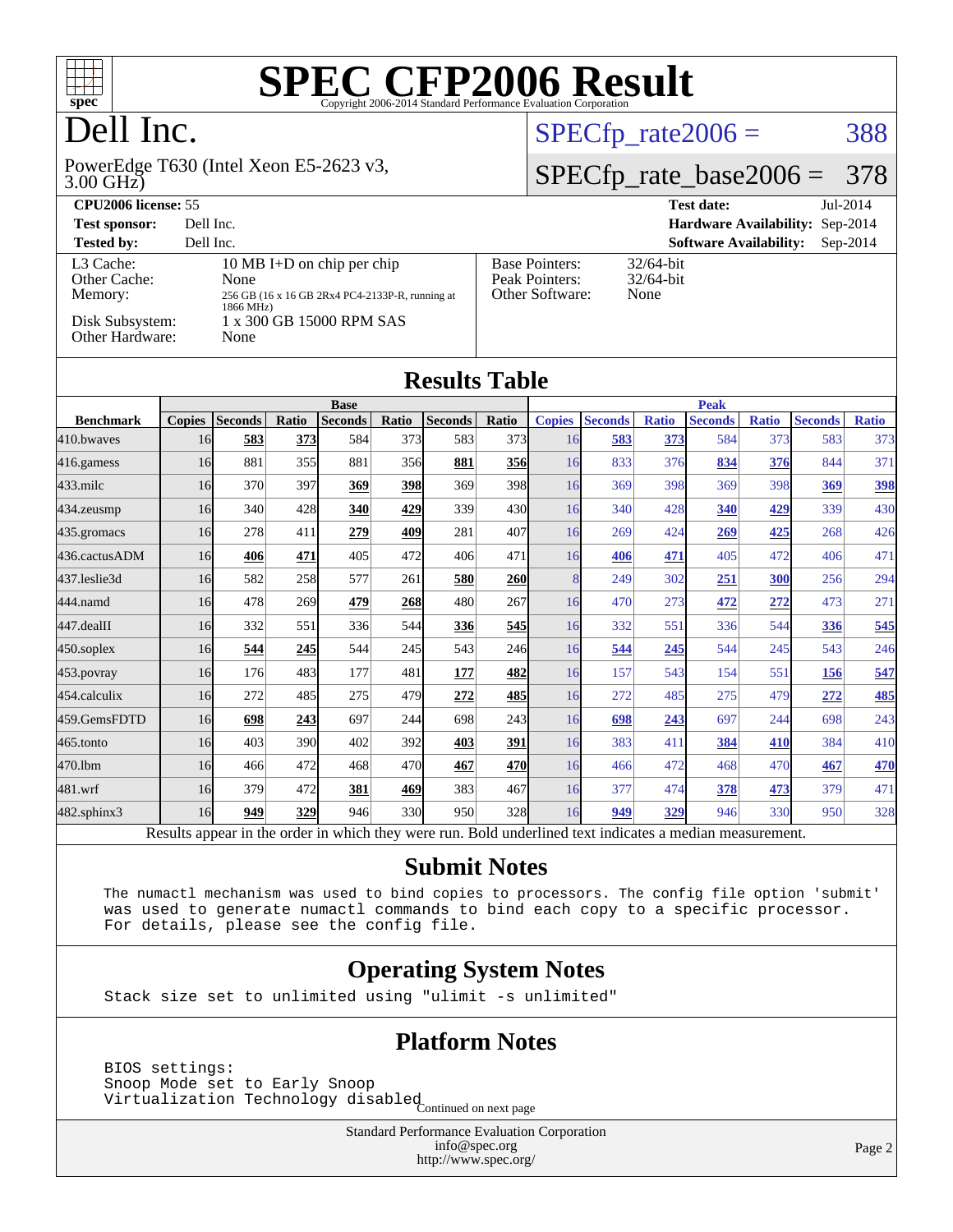

#### Dell Inc.

3.00 GHz) PowerEdge T630 (Intel Xeon E5-2623 v3,  $SPECTp\_rate2006 = 388$ 

[SPECfp\\_rate\\_base2006 =](http://www.spec.org/auto/cpu2006/Docs/result-fields.html#SPECfpratebase2006) 378

**[CPU2006 license:](http://www.spec.org/auto/cpu2006/Docs/result-fields.html#CPU2006license)** 55 **[Test date:](http://www.spec.org/auto/cpu2006/Docs/result-fields.html#Testdate)** Jul-2014 **[Test sponsor:](http://www.spec.org/auto/cpu2006/Docs/result-fields.html#Testsponsor)** Dell Inc. **[Hardware Availability:](http://www.spec.org/auto/cpu2006/Docs/result-fields.html#HardwareAvailability)** Sep-2014 **[Tested by:](http://www.spec.org/auto/cpu2006/Docs/result-fields.html#Testedby)** Dell Inc. **[Software Availability:](http://www.spec.org/auto/cpu2006/Docs/result-fields.html#SoftwareAvailability)** Sep-2014

#### **[Platform Notes \(Continued\)](http://www.spec.org/auto/cpu2006/Docs/result-fields.html#PlatformNotes)**

Standard Performance Evaluation Corporation [info@spec.org](mailto:info@spec.org) Execute Disable disabled System Profile set to Performance Sysinfo program /root/cpu2006-1.2/config/sysinfo.rev6818 \$Rev: 6818 \$ \$Date:: 2012-07-17 #\$ e86d102572650a6e4d596a3cee98f191 running on linux Thu Jul 3 18:25:13 2014 This section contains SUT (System Under Test) info as seen by some common utilities. To remove or add to this section, see: <http://www.spec.org/cpu2006/Docs/config.html#sysinfo> From /proc/cpuinfo model name : Intel(R) Xeon(R) CPU E5-2623 v3 @ 3.00GHz 2 "physical id"s (chips) 16 "processors" cores, siblings (Caution: counting these is hw and system dependent. The following excerpts from /proc/cpuinfo might not be reliable. Use with caution.) cpu cores : 4 siblings : 8 physical 0: cores 0 1 2 3 physical 1: cores 0 1 2 3 cache size : 10240 KB From /proc/meminfo MemTotal: 264572124 kB HugePages\_Total: 0 Hugepagesize: 2048 kB /usr/bin/lsb\_release -d SUSE Linux Enterprise Server 11 (x86\_64) From /etc/\*release\* /etc/\*version\* SuSE-release: SUSE Linux Enterprise Server 11 (x86\_64) VERSION = 11 PATCHLEVEL = 3 uname -a: Linux linux 3.0.76-0.11-default #1 SMP Fri Jun 14 08:21:43 UTC 2013 (ccab990) x86\_64 x86\_64 x86\_64 GNU/Linux run-level 3 Jul 3 08:56 last=S SPEC is set to: /root/cpu2006-1.2 Filesystem Type Size Used Avail Use% Mounted on /dev/sda2 ext2 222G 9.8G 211G 5% / Additional information from dmidecode: BIOS Dell Inc. 0.3.25 06/26/2014 Memory: 16x 00AD00B300AD HMA42GR7MFR4N-TFTD 16 GB 1866 MHz 8x Not Specified Not Specified Continued on next page

<http://www.spec.org/>

Page 3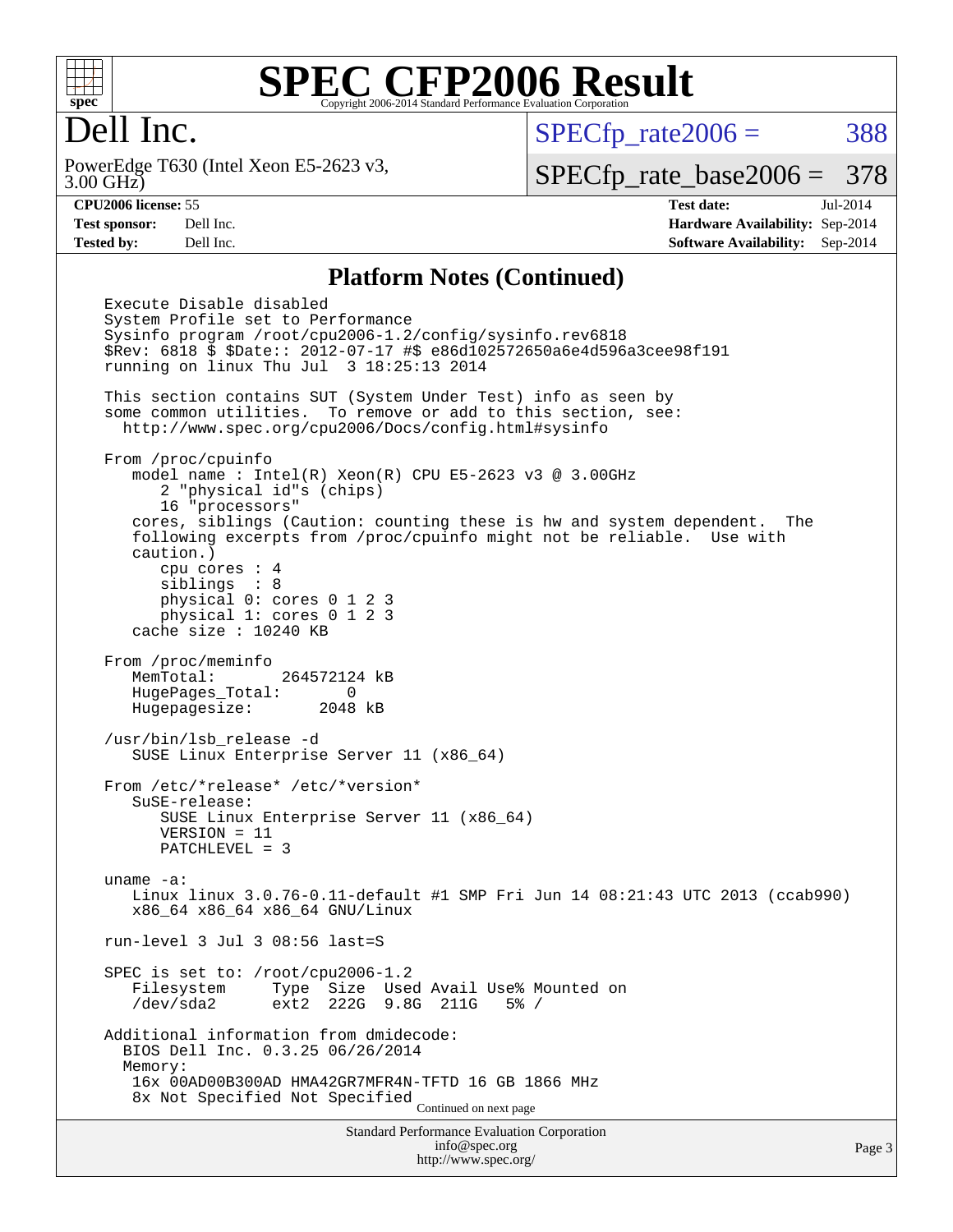

#### Dell Inc.

3.00 GHz) PowerEdge T630 (Intel Xeon E5-2623 v3,

 $SPECTp\_rate2006 = 388$ 

[SPECfp\\_rate\\_base2006 =](http://www.spec.org/auto/cpu2006/Docs/result-fields.html#SPECfpratebase2006) 378

**[CPU2006 license:](http://www.spec.org/auto/cpu2006/Docs/result-fields.html#CPU2006license)** 55 **[Test date:](http://www.spec.org/auto/cpu2006/Docs/result-fields.html#Testdate)** Jul-2014 **[Test sponsor:](http://www.spec.org/auto/cpu2006/Docs/result-fields.html#Testsponsor)** Dell Inc. **[Hardware Availability:](http://www.spec.org/auto/cpu2006/Docs/result-fields.html#HardwareAvailability)** Sep-2014 **[Tested by:](http://www.spec.org/auto/cpu2006/Docs/result-fields.html#Testedby)** Dell Inc. **[Software Availability:](http://www.spec.org/auto/cpu2006/Docs/result-fields.html#SoftwareAvailability)** Sep-2014

#### **[Platform Notes \(Continued\)](http://www.spec.org/auto/cpu2006/Docs/result-fields.html#PlatformNotes)**

(End of data from sysinfo program)

#### **[General Notes](http://www.spec.org/auto/cpu2006/Docs/result-fields.html#GeneralNotes)**

Environment variables set by runspec before the start of the run: LD\_LIBRARY\_PATH = "/root/cpu2006-1.2/libs/32:/root/cpu2006-1.2/libs/64:/root/cpu2006-1.2/sh"

 Binaries compiled on a system with 1x Core i7-860 CPU + 8GB memory using RedHat EL 6.4 Transparent Huge Pages enabled with: echo always > /sys/kernel/mm/transparent\_hugepage/enabled Filesystem page cache cleared with: echo 1> /proc/sys/vm/drop\_caches runspec command invoked through numactl i.e.: numactl --interleave=all runspec <etc>

#### **[Base Compiler Invocation](http://www.spec.org/auto/cpu2006/Docs/result-fields.html#BaseCompilerInvocation)**

 $C$  benchmarks:<br>icc  $-m64$ 

[C++ benchmarks:](http://www.spec.org/auto/cpu2006/Docs/result-fields.html#CXXbenchmarks) [icpc -m64](http://www.spec.org/cpu2006/results/res2014q3/cpu2006-20140909-31302.flags.html#user_CXXbase_intel_icpc_64bit_bedb90c1146cab66620883ef4f41a67e)

[Fortran benchmarks](http://www.spec.org/auto/cpu2006/Docs/result-fields.html#Fortranbenchmarks): [ifort -m64](http://www.spec.org/cpu2006/results/res2014q3/cpu2006-20140909-31302.flags.html#user_FCbase_intel_ifort_64bit_ee9d0fb25645d0210d97eb0527dcc06e)

[Benchmarks using both Fortran and C](http://www.spec.org/auto/cpu2006/Docs/result-fields.html#BenchmarksusingbothFortranandC): [icc -m64](http://www.spec.org/cpu2006/results/res2014q3/cpu2006-20140909-31302.flags.html#user_CC_FCbase_intel_icc_64bit_0b7121f5ab7cfabee23d88897260401c) [ifort -m64](http://www.spec.org/cpu2006/results/res2014q3/cpu2006-20140909-31302.flags.html#user_CC_FCbase_intel_ifort_64bit_ee9d0fb25645d0210d97eb0527dcc06e)

#### **[Base Portability Flags](http://www.spec.org/auto/cpu2006/Docs/result-fields.html#BasePortabilityFlags)**

| 410.bwaves: -DSPEC CPU LP64                |  |
|--------------------------------------------|--|
| 416.gamess: -DSPEC_CPU_LP64                |  |
|                                            |  |
| 433.milc: -DSPEC CPU LP64                  |  |
| 434.zeusmp: -DSPEC_CPU_LP64                |  |
| 435.gromacs: -DSPEC_CPU_LP64 -nofor_main   |  |
| 436.cactusADM: -DSPEC CPU LP64 -nofor main |  |
| 437.leslie3d: -DSPEC CPU LP64              |  |
| 444.namd: - DSPEC_CPU LP64                 |  |
| 447.dealII: -DSPEC_CPU_LP64                |  |
| 450.soplex: -DSPEC_CPU_LP64                |  |
| 453.povray: -DSPEC_CPU_LP64                |  |
| 454.calculix: - DSPEC_CPU_LP64 -nofor_main |  |
| 459.GemsFDTD: - DSPEC_CPU_LP64             |  |
|                                            |  |

Continued on next page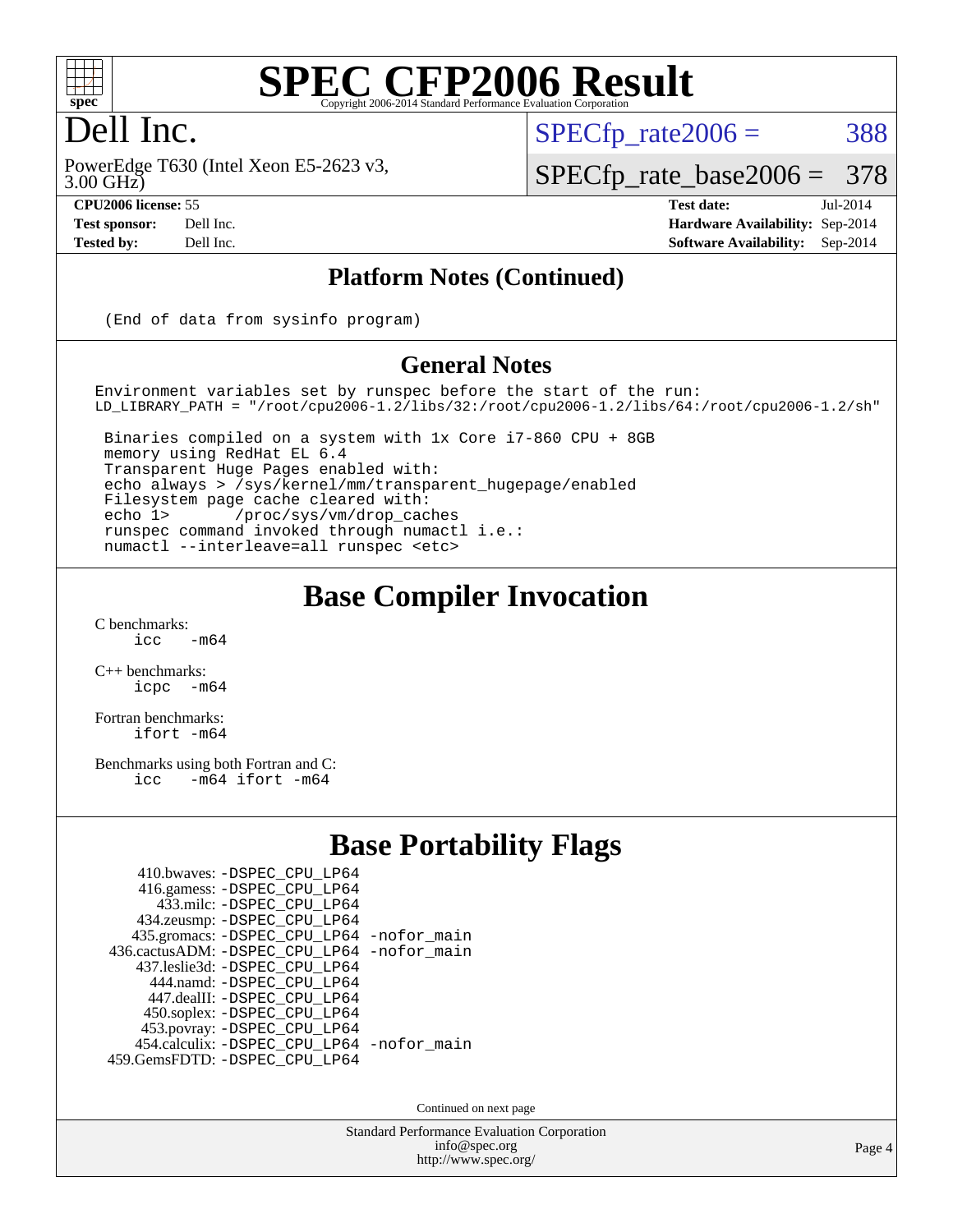

#### Dell Inc.

 $SPECTp\_rate2006 = 388$ 

3.00 GHz) PowerEdge T630 (Intel Xeon E5-2623 v3,

[SPECfp\\_rate\\_base2006 =](http://www.spec.org/auto/cpu2006/Docs/result-fields.html#SPECfpratebase2006) 378

**[CPU2006 license:](http://www.spec.org/auto/cpu2006/Docs/result-fields.html#CPU2006license)** 55 **[Test date:](http://www.spec.org/auto/cpu2006/Docs/result-fields.html#Testdate)** Jul-2014 **[Test sponsor:](http://www.spec.org/auto/cpu2006/Docs/result-fields.html#Testsponsor)** Dell Inc. **[Hardware Availability:](http://www.spec.org/auto/cpu2006/Docs/result-fields.html#HardwareAvailability)** Sep-2014 **[Tested by:](http://www.spec.org/auto/cpu2006/Docs/result-fields.html#Testedby)** Dell Inc. **[Software Availability:](http://www.spec.org/auto/cpu2006/Docs/result-fields.html#SoftwareAvailability)** Sep-2014

#### **[Base Portability Flags \(Continued\)](http://www.spec.org/auto/cpu2006/Docs/result-fields.html#BasePortabilityFlags)**

 465.tonto: [-DSPEC\\_CPU\\_LP64](http://www.spec.org/cpu2006/results/res2014q3/cpu2006-20140909-31302.flags.html#suite_basePORTABILITY465_tonto_DSPEC_CPU_LP64) 470.lbm: [-DSPEC\\_CPU\\_LP64](http://www.spec.org/cpu2006/results/res2014q3/cpu2006-20140909-31302.flags.html#suite_basePORTABILITY470_lbm_DSPEC_CPU_LP64)

 481.wrf: [-DSPEC\\_CPU\\_LP64](http://www.spec.org/cpu2006/results/res2014q3/cpu2006-20140909-31302.flags.html#suite_basePORTABILITY481_wrf_DSPEC_CPU_LP64) [-DSPEC\\_CPU\\_CASE\\_FLAG](http://www.spec.org/cpu2006/results/res2014q3/cpu2006-20140909-31302.flags.html#b481.wrf_baseCPORTABILITY_DSPEC_CPU_CASE_FLAG) [-DSPEC\\_CPU\\_LINUX](http://www.spec.org/cpu2006/results/res2014q3/cpu2006-20140909-31302.flags.html#b481.wrf_baseCPORTABILITY_DSPEC_CPU_LINUX) 482.sphinx3: [-DSPEC\\_CPU\\_LP64](http://www.spec.org/cpu2006/results/res2014q3/cpu2006-20140909-31302.flags.html#suite_basePORTABILITY482_sphinx3_DSPEC_CPU_LP64)

**[Base Optimization Flags](http://www.spec.org/auto/cpu2006/Docs/result-fields.html#BaseOptimizationFlags)**

[C benchmarks](http://www.spec.org/auto/cpu2006/Docs/result-fields.html#Cbenchmarks):

[-xCORE-AVX2](http://www.spec.org/cpu2006/results/res2014q3/cpu2006-20140909-31302.flags.html#user_CCbase_f-xAVX2_5f5fc0cbe2c9f62c816d3e45806c70d7) [-ipo](http://www.spec.org/cpu2006/results/res2014q3/cpu2006-20140909-31302.flags.html#user_CCbase_f-ipo) [-O3](http://www.spec.org/cpu2006/results/res2014q3/cpu2006-20140909-31302.flags.html#user_CCbase_f-O3) [-no-prec-div](http://www.spec.org/cpu2006/results/res2014q3/cpu2006-20140909-31302.flags.html#user_CCbase_f-no-prec-div) [-opt-prefetch](http://www.spec.org/cpu2006/results/res2014q3/cpu2006-20140909-31302.flags.html#user_CCbase_f-opt-prefetch) [-auto-p32](http://www.spec.org/cpu2006/results/res2014q3/cpu2006-20140909-31302.flags.html#user_CCbase_f-auto-p32) [-ansi-alias](http://www.spec.org/cpu2006/results/res2014q3/cpu2006-20140909-31302.flags.html#user_CCbase_f-ansi-alias) [-opt-mem-layout-trans=3](http://www.spec.org/cpu2006/results/res2014q3/cpu2006-20140909-31302.flags.html#user_CCbase_f-opt-mem-layout-trans_a7b82ad4bd7abf52556d4961a2ae94d5)

#### [C++ benchmarks:](http://www.spec.org/auto/cpu2006/Docs/result-fields.html#CXXbenchmarks)

[-xCORE-AVX2](http://www.spec.org/cpu2006/results/res2014q3/cpu2006-20140909-31302.flags.html#user_CXXbase_f-xAVX2_5f5fc0cbe2c9f62c816d3e45806c70d7) [-ipo](http://www.spec.org/cpu2006/results/res2014q3/cpu2006-20140909-31302.flags.html#user_CXXbase_f-ipo) [-O3](http://www.spec.org/cpu2006/results/res2014q3/cpu2006-20140909-31302.flags.html#user_CXXbase_f-O3) [-no-prec-div](http://www.spec.org/cpu2006/results/res2014q3/cpu2006-20140909-31302.flags.html#user_CXXbase_f-no-prec-div) [-opt-prefetch](http://www.spec.org/cpu2006/results/res2014q3/cpu2006-20140909-31302.flags.html#user_CXXbase_f-opt-prefetch) [-auto-p32](http://www.spec.org/cpu2006/results/res2014q3/cpu2006-20140909-31302.flags.html#user_CXXbase_f-auto-p32) [-ansi-alias](http://www.spec.org/cpu2006/results/res2014q3/cpu2006-20140909-31302.flags.html#user_CXXbase_f-ansi-alias) [-opt-mem-layout-trans=3](http://www.spec.org/cpu2006/results/res2014q3/cpu2006-20140909-31302.flags.html#user_CXXbase_f-opt-mem-layout-trans_a7b82ad4bd7abf52556d4961a2ae94d5)

[Fortran benchmarks](http://www.spec.org/auto/cpu2006/Docs/result-fields.html#Fortranbenchmarks):

[-xCORE-AVX2](http://www.spec.org/cpu2006/results/res2014q3/cpu2006-20140909-31302.flags.html#user_FCbase_f-xAVX2_5f5fc0cbe2c9f62c816d3e45806c70d7) [-ipo](http://www.spec.org/cpu2006/results/res2014q3/cpu2006-20140909-31302.flags.html#user_FCbase_f-ipo) [-O3](http://www.spec.org/cpu2006/results/res2014q3/cpu2006-20140909-31302.flags.html#user_FCbase_f-O3) [-no-prec-div](http://www.spec.org/cpu2006/results/res2014q3/cpu2006-20140909-31302.flags.html#user_FCbase_f-no-prec-div) [-opt-prefetch](http://www.spec.org/cpu2006/results/res2014q3/cpu2006-20140909-31302.flags.html#user_FCbase_f-opt-prefetch)

[Benchmarks using both Fortran and C](http://www.spec.org/auto/cpu2006/Docs/result-fields.html#BenchmarksusingbothFortranandC):

[-xCORE-AVX2](http://www.spec.org/cpu2006/results/res2014q3/cpu2006-20140909-31302.flags.html#user_CC_FCbase_f-xAVX2_5f5fc0cbe2c9f62c816d3e45806c70d7) [-ipo](http://www.spec.org/cpu2006/results/res2014q3/cpu2006-20140909-31302.flags.html#user_CC_FCbase_f-ipo) [-O3](http://www.spec.org/cpu2006/results/res2014q3/cpu2006-20140909-31302.flags.html#user_CC_FCbase_f-O3) [-no-prec-div](http://www.spec.org/cpu2006/results/res2014q3/cpu2006-20140909-31302.flags.html#user_CC_FCbase_f-no-prec-div) [-opt-prefetch](http://www.spec.org/cpu2006/results/res2014q3/cpu2006-20140909-31302.flags.html#user_CC_FCbase_f-opt-prefetch) [-auto-p32](http://www.spec.org/cpu2006/results/res2014q3/cpu2006-20140909-31302.flags.html#user_CC_FCbase_f-auto-p32) [-ansi-alias](http://www.spec.org/cpu2006/results/res2014q3/cpu2006-20140909-31302.flags.html#user_CC_FCbase_f-ansi-alias) [-opt-mem-layout-trans=3](http://www.spec.org/cpu2006/results/res2014q3/cpu2006-20140909-31302.flags.html#user_CC_FCbase_f-opt-mem-layout-trans_a7b82ad4bd7abf52556d4961a2ae94d5)

#### **[Peak Compiler Invocation](http://www.spec.org/auto/cpu2006/Docs/result-fields.html#PeakCompilerInvocation)**

[C benchmarks](http://www.spec.org/auto/cpu2006/Docs/result-fields.html#Cbenchmarks):  $icc$   $-m64$ 

[C++ benchmarks:](http://www.spec.org/auto/cpu2006/Docs/result-fields.html#CXXbenchmarks) [icpc -m64](http://www.spec.org/cpu2006/results/res2014q3/cpu2006-20140909-31302.flags.html#user_CXXpeak_intel_icpc_64bit_bedb90c1146cab66620883ef4f41a67e)

[Fortran benchmarks](http://www.spec.org/auto/cpu2006/Docs/result-fields.html#Fortranbenchmarks): [ifort -m64](http://www.spec.org/cpu2006/results/res2014q3/cpu2006-20140909-31302.flags.html#user_FCpeak_intel_ifort_64bit_ee9d0fb25645d0210d97eb0527dcc06e)

[Benchmarks using both Fortran and C](http://www.spec.org/auto/cpu2006/Docs/result-fields.html#BenchmarksusingbothFortranandC): [icc -m64](http://www.spec.org/cpu2006/results/res2014q3/cpu2006-20140909-31302.flags.html#user_CC_FCpeak_intel_icc_64bit_0b7121f5ab7cfabee23d88897260401c) [ifort -m64](http://www.spec.org/cpu2006/results/res2014q3/cpu2006-20140909-31302.flags.html#user_CC_FCpeak_intel_ifort_64bit_ee9d0fb25645d0210d97eb0527dcc06e)

#### **[Peak Portability Flags](http://www.spec.org/auto/cpu2006/Docs/result-fields.html#PeakPortabilityFlags)**

Same as Base Portability Flags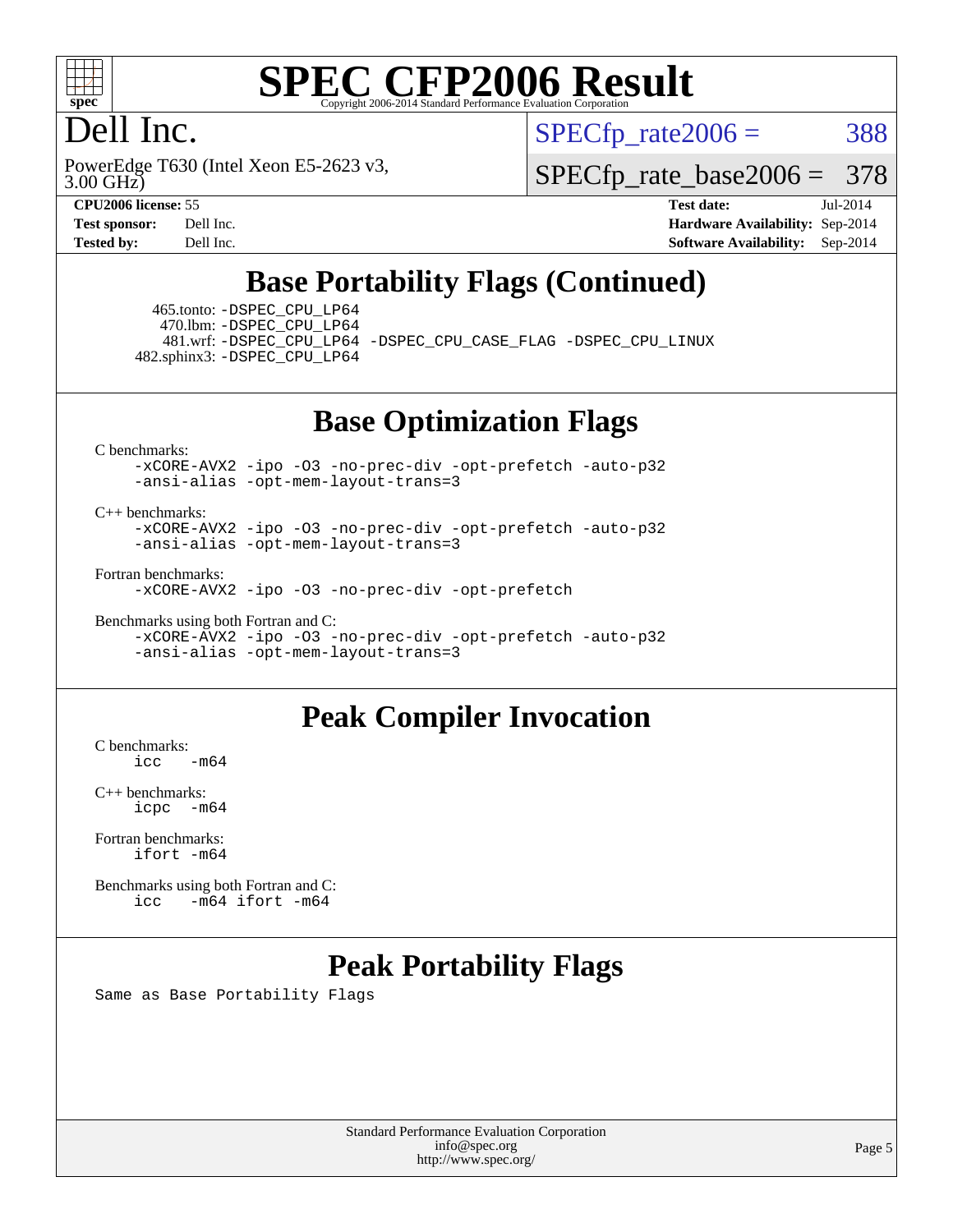

### Dell Inc.

 $SPECTp\_rate2006 = 388$ 

3.00 GHz) PowerEdge T630 (Intel Xeon E5-2623 v3, [SPECfp\\_rate\\_base2006 =](http://www.spec.org/auto/cpu2006/Docs/result-fields.html#SPECfpratebase2006) 378

**[CPU2006 license:](http://www.spec.org/auto/cpu2006/Docs/result-fields.html#CPU2006license)** 55 **[Test date:](http://www.spec.org/auto/cpu2006/Docs/result-fields.html#Testdate)** Jul-2014 **[Test sponsor:](http://www.spec.org/auto/cpu2006/Docs/result-fields.html#Testsponsor)** Dell Inc. **[Hardware Availability:](http://www.spec.org/auto/cpu2006/Docs/result-fields.html#HardwareAvailability)** Sep-2014 **[Tested by:](http://www.spec.org/auto/cpu2006/Docs/result-fields.html#Testedby)** Dell Inc. **[Software Availability:](http://www.spec.org/auto/cpu2006/Docs/result-fields.html#SoftwareAvailability)** Sep-2014

### **[Peak Optimization Flags](http://www.spec.org/auto/cpu2006/Docs/result-fields.html#PeakOptimizationFlags)**

```
Standard Performance Evaluation Corporation
                                           info@spec.org
                                         http://www.spec.org/
C benchmarks: 
         433.milc: -xCORE-AVX2(pass 2) -prof-gen(pass 1) -ipo(pass 2)
                -03(pass 2) -no-prec-div(pass 2)-opt-mem-layout-trans=3(pass 2) -prof-use(pass 2)
                -auto-ilp32
        470.lbm: basepeak = yes
     482.sphinx3: basepeak = yes
C++ benchmarks: 
        444.namd: -xCORE-AVX2(pass 2) -prof-gen(pass 1) -ipo(pass 2)
                -O3(pass 2) -no-prec-div(pass 2)
                -opt-mem-layout-trans=3(pass 2) -prof-use(pass 2) -fno-alias
                -auto-ilp32
       447.dealII: basepeak = yes
      450.soplex: basepeak = yes
       453.povray: -xCORE-AVX2(pass 2) -prof-gen(pass 1) -ipo(pass 2)
                -O3(pass 2) -no-prec-div(pass 2)
                -opt-mem-layout-trans=3(pass 2) -prof-use(pass 2) -unroll4
                -ansi-alias
Fortran benchmarks: 
     410.bwaves: basepeak = yes 416.gamess: -xCORE-AVX2(pass 2) -prof-gen(pass 1) -ipo(pass 2)
                -O3(pass 2) -no-prec-div(pass 2) -prof-use(pass 2) -unroll2
                -inline-level=0 -scalar-rep-
      434.zeusmp: basepeak = yes
      437.leslie3d: -xCORE-AVX2 -ipo -O3 -no-prec-div -opt-prefetch
  459.GemsFDTD: basepeak = yes
        465.tonto: -xCORE-AVX2(pass 2) -prof-gen(pass 1) -ipo(pass 2)
                -O3(pass 2) -no-prec-div(pass 2) -prof-use(pass 2) -unroll4
                -auto -inline-calloc -opt-malloc-options=3
Benchmarks using both Fortran and C: 
     435.gromacs: -xCORE-AVX2(pass 2) -prof-gen(pass 1) -ipo(pass 2)
                -O3(pass 2) -no-prec-div(pass 2)
                -opt-mem-layout-trans=3(pass 2) -prof-use(pass 2)
                -opt-prefetch -auto-ilp32
                                         Continued on next page
```